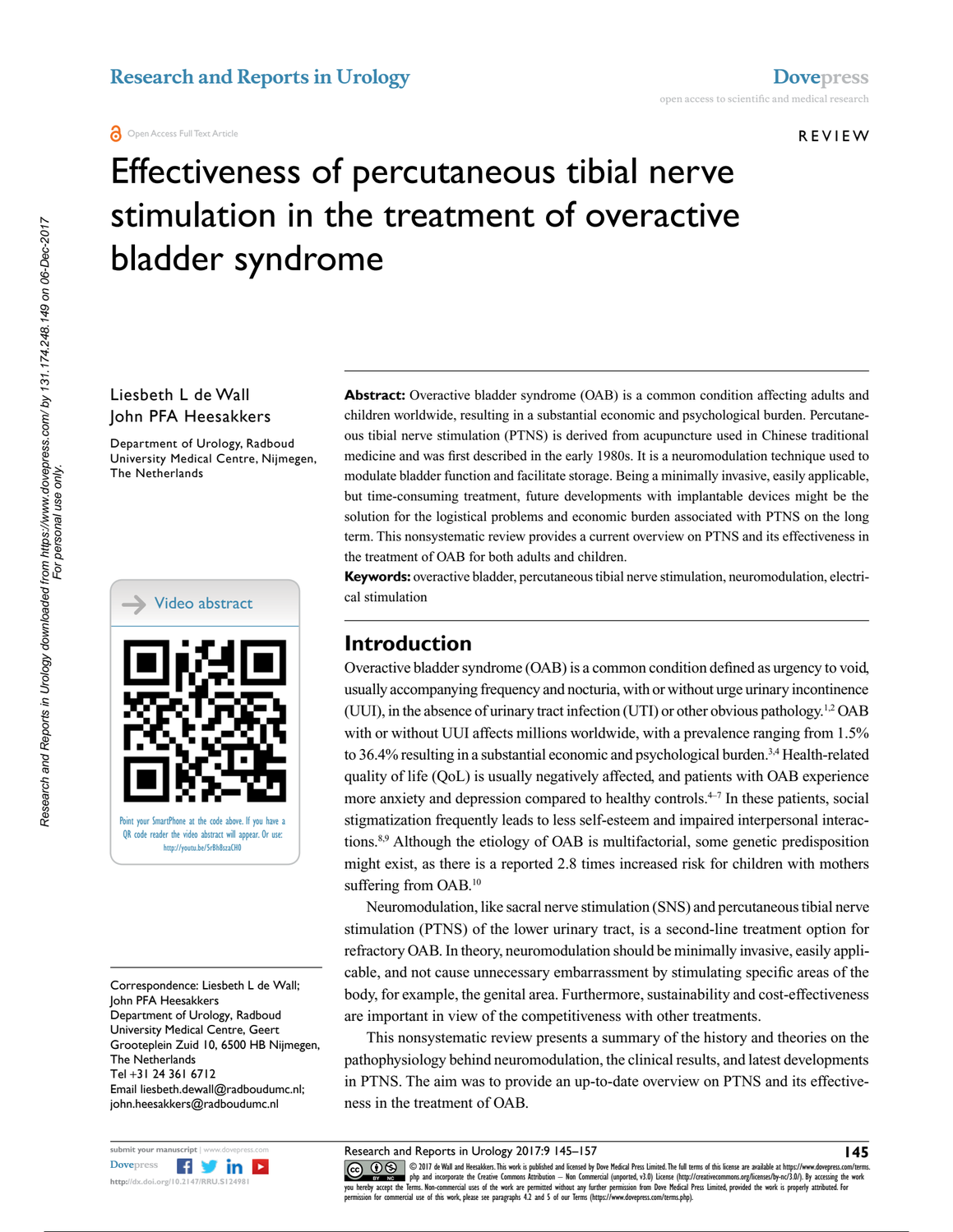# **Materials and methods**

We searched the databases PubMed, MEDLINE, Cochrane, and Embase for relevant English-language articles. In addition, citations from the primary references were scrutinized for relevant articles that the databases could not locate. A combination of keywords used for the search included: percutaneous or posterior tibial nerve stimulation, neuromodulation, effectiveness, long-term outcome, patient perspectives, prognostic factors, cost-effectiveness, and implantable stimulator.

# **Results**

# General principle of neuromodulation

The innervation of the lower urinary tract comes from the lumbar, sacral, and coccygeal segmental nerves originating from L2-S4. A large network of both afferent and efferent fibers is formed after exiting the spinal cord, innervating all the pelvic organs. The sciatic nerve is composed of fibers from L4 to S3 and descends down toward the lower extremities.11 One of its distal branches is the posterior tibial nerve (PTN). Neuromodulation is postulated to be the effect of cross-signaling between sympathetic and parasympathetic postganglionic nerve terminals and synapses, causing alteration of nerve signals involved in the voiding reflex. de Groat et al12 described this neurophysiological process and the neural circuits involved in controlling the lower urinary tract. Stimulation of peripheral nerves and subsequent "cross-talk" at the level of the postganglionic neuroeffector junctions can modulate transmission. This implies that stimulating one area of the innervations system seems to alter the nerve behavior of other systems, leading to alteration in bladder function by stimulating peripheral nerves. The pudendal nerve, the dorsal genital nerve, and the PTN are examples of such peripheral nerves that can affect bladder behavior. Stimulating overlying skin or dermatomes, instead of actual nerves, is another option of peripheral neuromodulation.13–16

# Effects on the peripheral nervous system

The mechanism behind neuromodulation is still not completely understood. Alteration of the afferent and efferent pathways between the brain, brain stem, and pelvic organs are thought to modulate the voiding reflex and facilitate storage. Symptoms of OAB (including UUI) may represent the clinical expression of an alteration of the pelvic neuromuscular environment via changes in the inhibitory and excitatory signals of the voiding reflex; this has been confirmed in animal studies. A normal spinal–brain stem–spinal reflex is seen in cats with an intact central nervous system (CNS), activated by **[Dovepress](www.dovepress.com)**

non-nociceptive  $A\delta$  bladder afferent fibers which pass through the supraspinal relay stations in the periaqueductal gray (PAG) to the pontine micturition center (PMC). The PMC activates the efferent pelvic nerve which results in voiding. $12,17$ 

This reflex is present even in decerebrated animals, but is blocked by the transection of the spinal cord because, then, the afferent signals from the bladder cannot go up and the efferent signals from the PMC to the bladder cannot go down. If the spinal transection is distal to the sacral segments, irrigation of the bladder by diluted acetic acid (AA) unmasks reflex contractions mediated by spinal reflex circuitry activated C fiber bladder afferents instead of non-nociceptive Aδ bladder afferent fibers.18 It is postulated that detrusor overactivity (DO) in OAB is mediated through these C fibers.<sup>19,20</sup>

Animal studies have shown different effects of SNS, pudendal nerve stimulation (PNS) or tibial nerve stimulation (TNS) on voiding reflex pathways each including different neurotransmitter mechanism.21,22 In decerebrate cats under anesthesia, DO was evoked by direct electrical stimulation (ES) of the PMC, activating the excitatory efferent output from PMC to the bladder. Subsequently, PNS or TNS followed. PNS but not TNS was able to inhibit PMC-induced DO. Furthermore, propanolol (a non-selective B-adrenergic receptor antagonist) completely eliminated PNS-induced inhibition of DO. On the contrary, TNS facilitated PMC-induced DO and was blocked by propanolol. The authors concluded that B-adrenergic receptors are mainly involved in PNS-induced inhibition of DO acting on the efferent pathway of the voiding reflex while TNS might use the same receptors for the opposite effect, that is, facilitation of DO. Instead of influencing the efferent pathway of the voiding reflex like PNS, the inhibitory effect of DO after TNS is believed to be the effect of modulation of the afferent pathway. Strong inhibition of the ascending sensory pathway and weak excitation of the excitatory efferent pathway will result in the overall inhibition of DO seen after TNS.22

While B-adrenergic receptors are thought to play a major role in PNS, opioid receptors and endogenous enkephalins seem to be important in the mechanism behind TNS. In cats with an intact CNS, intravenous naloxone (opioid receptor antagonist) blocked the TNS-induced inhibition of DO after AA bladder installation, the latter representing a model for OAB. Nalaxone was unable to block TNS-induced inhibition of normal reflex bladder activity provoked by saline bladder instillation.18 Tai et al also studied the role of nalaxone administration in TNS-induced inhibition of DO in cats. Nalaxone was able to block TNS-induced inhibition of DO after AA installation but, furthermore, did not change cystometric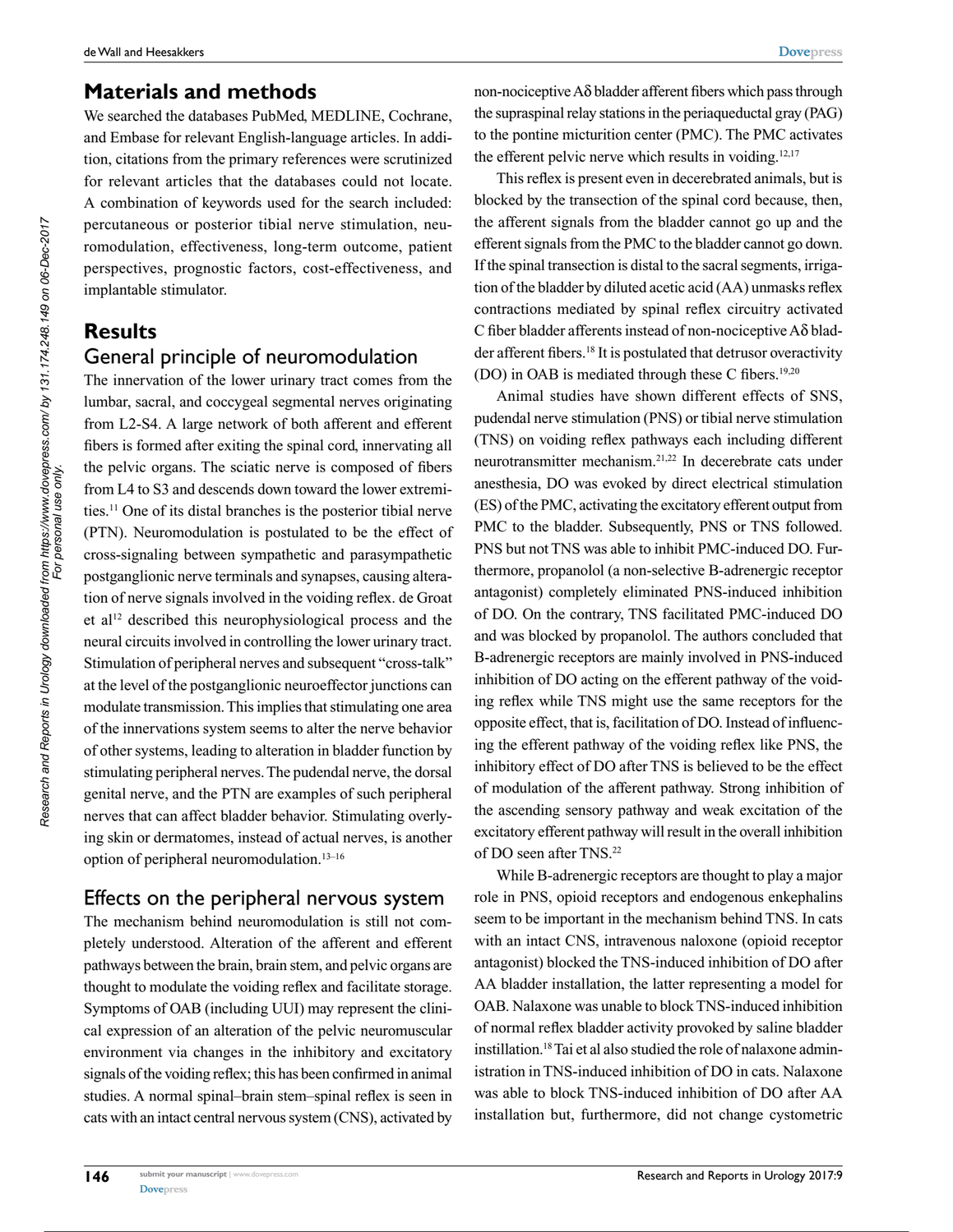bladder capacity (CMC). On the contrary, nalaxone was unable to alter TNS-induced normal bladder reflex activity after saline installation but reduced CMC instead.23 Nalaxone could not alter PTNS-induced inhibition but reduced CMC, indicating that the voiding reflex was inhibited by the activation of opioid receptors and endogenous enkephalins. On the contrary, nalaxone suppressed PTNS-induced inhibition after AA installations but did not alter CMC, indicating that the enkephalinergic inhibition was inactive during AA-induced DO, but was activated by PTNS. This supports the idea that bladder activity in OAB is mediated through afferent C fibers being nociceptive, while normal reflex bladder activity is mediated through  $A\delta$  afferent fibers. Saline installations activate non-nociceptive  $A\delta$  afferent fibers which, in their turn, trigger a spinobulbospinal bladder reflex transmitted through the PAG and PMC. On the other hand, AA irritation of the bladder activates nociceptive C fibers that facilitate the supraspinal reflex. Enkephalinergic mechanisms are not involved in the control of the C-fiber-mediated spinal reflex, but are involved in the inhibitory modulation of this reflex induced by PTNS.23

Li et al<sup>24</sup> implanted a sacral nerve stimulator in 7 pigs and evoked DO bladder by AA instillations. Consecutive cystograms at baseline, after infusion of AA and after SNS, were performed with or without intravenous naloxone and tramadol infusion. Remarkably, SNS combined with tramadol had a significantly better effect on CMC than SNS alone, suggesting the anti-nociceptive effect and subsequent inhibition of DO while naloxone blocked the effect of SNS leading to a decreased CMC.24

# Effects on the CNS

Blok et al studied the effects of acute and chronic SNS on the brain using positron emission tomography images.<sup>25</sup> Areas located in the right postcentral gyrus, left parietal cortex, right insula, and medial prefrontal cortex showed increased cerebral blood flow during acute SNS in newly implanted patients. Furthermore, increased activation in the ventromedial-orbitofrontal cortex and decreased activation in the left medial cerebellum occurred. This suggests modulation of areas involved in sensorimotor learning when starting SNS. During chronic SNS, there was decreased activity in the cerebellum, midbrain, and adjacent thalamus and limbic cortical areas, areas previously implicated in the control of bladder contractions, awareness of bladder filling, and initiation of voiding. This implies that different areas in the brain are involved in the learning process and start of SNS, which are taken over by other areas in the brain as time passes,

resulting in a shift from dysfunctional to normal control of the voiding reflex.

Information processing in the brain after peripheral nerve stimulation can be visualized measuring somatosensory evoked potentials (SEPs). Especially long-latency somatosensory evoked potentials (LL-SEPs) seem to provide information on the function of somatosensory associative cortical structures. The presence of reproducible LL-SEPs are likely to be responsible for the neuroplastic changes induced by neuromodulation.<sup>26</sup> Finazzi-Agro et al<sup>27</sup> studied this more thoroughly. Both short-latency SEP (SL-SEP) and LL-SEPs were recorded after peripheral or sham stimulation.<sup>27</sup> Peak latency and peak-to-peak amplitude of so-called P80, P100, and P200 waves were measured at baseline and at the end of (sham) stimulation. Mean latency of the previously mentioned waves and the mean amplitude of P200 waves did not change significantly. However, the amplitude of LL-SEP changes of especially P80 and P100 waves in the active PTNS group was significantly higher as compared to the sham group. The recorded P80 and P100 amplitude increase suggests long-term modifications in the synaptic efficiency of the somatosensory pathway. Long-term potentiation and depression of excitatory synaptic transmission can contribute to experience-dependent modifications of the brain, including learning and memory.<sup>27</sup> This confirms the idea of the re-organization of the cortical network as a result of peripheral neuromodulation.

# History of PTNS

Peripheral neurostimulation is derived from techniques used in traditional Chinese medicine, better known as acupuncture. Acupuncture was already practised during the Stone Age. The earliest writings about "stone needles" (called Pien in Chinese) date from about 500 BC. Puncturing specific points was believed to restore "the energetic harmony" of the body.<sup>28</sup> In 1673, a Dutch physician (Wilhelmus ten Rhyne) discovered this Eastern traditional way of medicine which he published in a book entitled *Dissertatio de Arthritide: Mantissa Schematica: De Acupunctura: Et Orationes tres*. In this book, he was the first Western person to describe the technique he called "acupunctura," in which needles were used to treat diseases. One of the most commonly used acupuncture points is the San-Yin-Jiao point or Spleen 6 (SP-6). This is located on the medial side of the lower leg, about 4 finger breadths cephalad to the medial malleolus. The location of the SP-6 point and the organs affected by its stimulation have remarkable similarities with PTNS (Figure 1). When an electrical current is applied to the acupuncture needle, the technique is called electrical acupuncture. Especially when electroacupuncture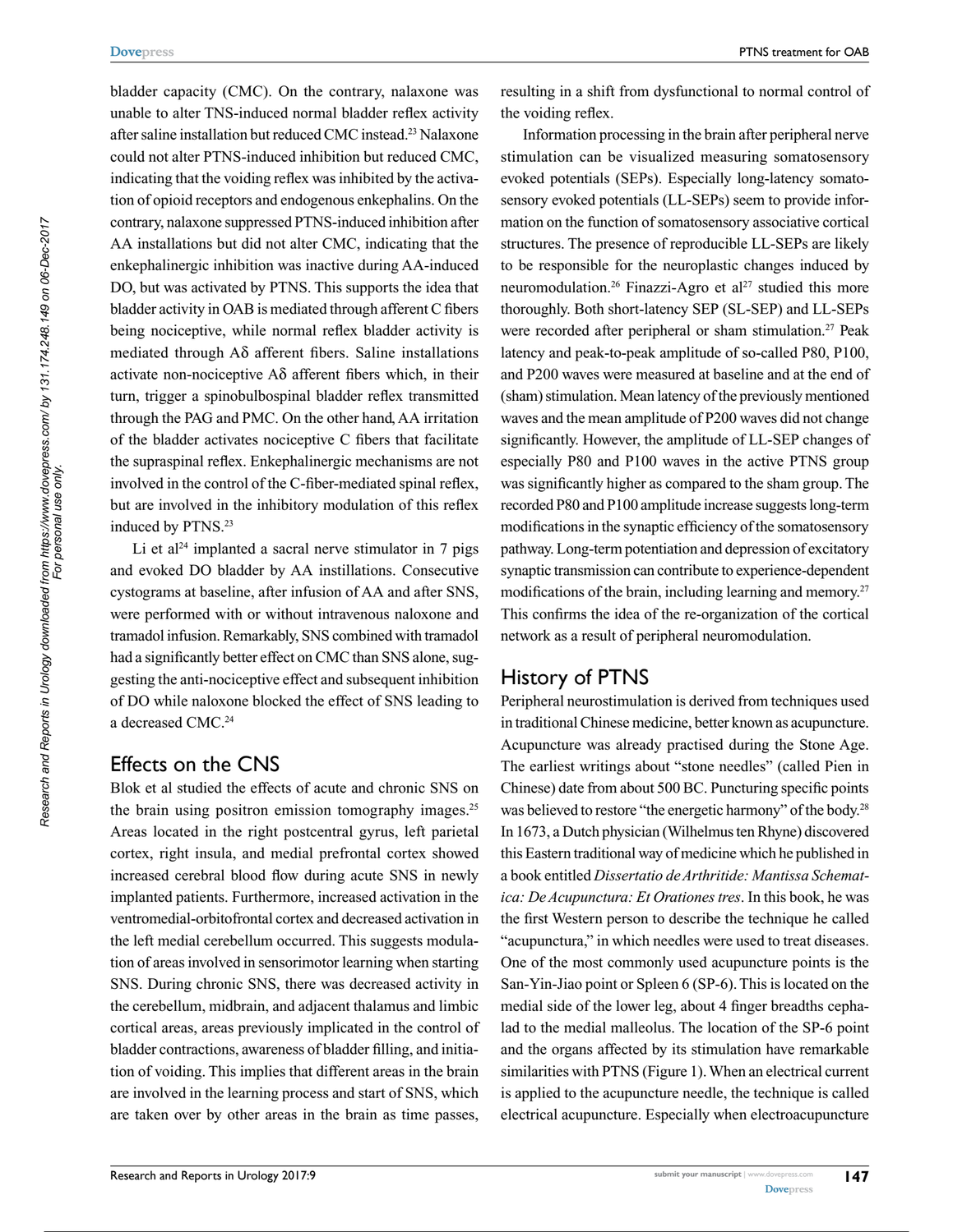

**Figure 1** Drawing showing the location of the Sanyinjiao point, or Spleen 6 (SP-6), the percutaneous tibial nerve stimulation (PTNS) point, and the technical details.

is performed with similar stimulation parameters (2–15 Hz, 10–20 mA), it resembles PTNS.29 The main difference lies in the actual anatomical substrate used in PTNS, instead of "energy pathways" stimulated in acupuncture.

Before the introduction of PTNS, SNS was the main neuromodulation technique used. SNS was developed by Tanagho and Schmidt in the late 1980s, and the first device was implanted in Europe in 1989. At first, it was believed that stimulation would lead to actual contraction of the pelvic floor and sphincter complex to prevent urinary leakage. Instead, during urodynamic studies, it actually led to the inhibition of DO. Nowadays, SNS is an evidence-based clinical tool for patients with OAB or non-obstructive retention.30,31 After SNS was introduced, the next aim was to develop more easily accessible and less invasive techniques, such as PTNS.

McGuire et al were the first to describe PTNS in 1983. In 22 patients with neurogenic OAB, TNS was applied and 87% showed complete or partial improvement of their symptoms.32 Subsequently, Stoller et al further developed PTNS, also known as Stoller afferent nerve stimulation (SANS), as a treatment for OAB in pig-tailed monkeys and, later, in humans, with promising results.<sup>33</sup> This new initiative was the start of the worldwide development and exploration of PTNS.

#### **Technique**

PTNS is given in supine position with the medial malleolus pointing upwards. In children, previous administration of a topical anesthetic agent (eg, lidocaine) can help to reduce pain and fear associated with needle insertion. A 34-gauge stainless steel needle is inserted ~3 finger breadths cephalad to the medial malleolus, between the posterior margin of the tibia and soleus muscle (Figure 1). The goal is to place the tip of the needle close to the PTN without actually touching it. Given the varying size of ankles, the optimal depth and angulation may be varied. On average, insertion depth is about 2–4 cm with an angulation of 60°–90°. A stick electrode is placed on the same leg near the arch of the foot. The needle and the electrode are connected to a low voltage (9 V) stimulator (Urgent PC®; Cogentix Medical Inc., Minnetonka, MN, USA) with an adjustable pulse intensity of 0–10 mA, a fixed pulse width of 200 microseconds, and a frequency of 20 Hz (Figure 1).

Stimulation of the PTN leads to effects in both efferent and afferent nerve fibers. Flexion of the great toe, or fanning, is a result of an efferent effect. The sensory afferent effect is a radiation tickling sensation of the foot sole. During the initial test stimulation, the amplitude is slowly increased until the large toe starts to curl, or toes start to fan. If the patient complains about discomfort or "buzzing"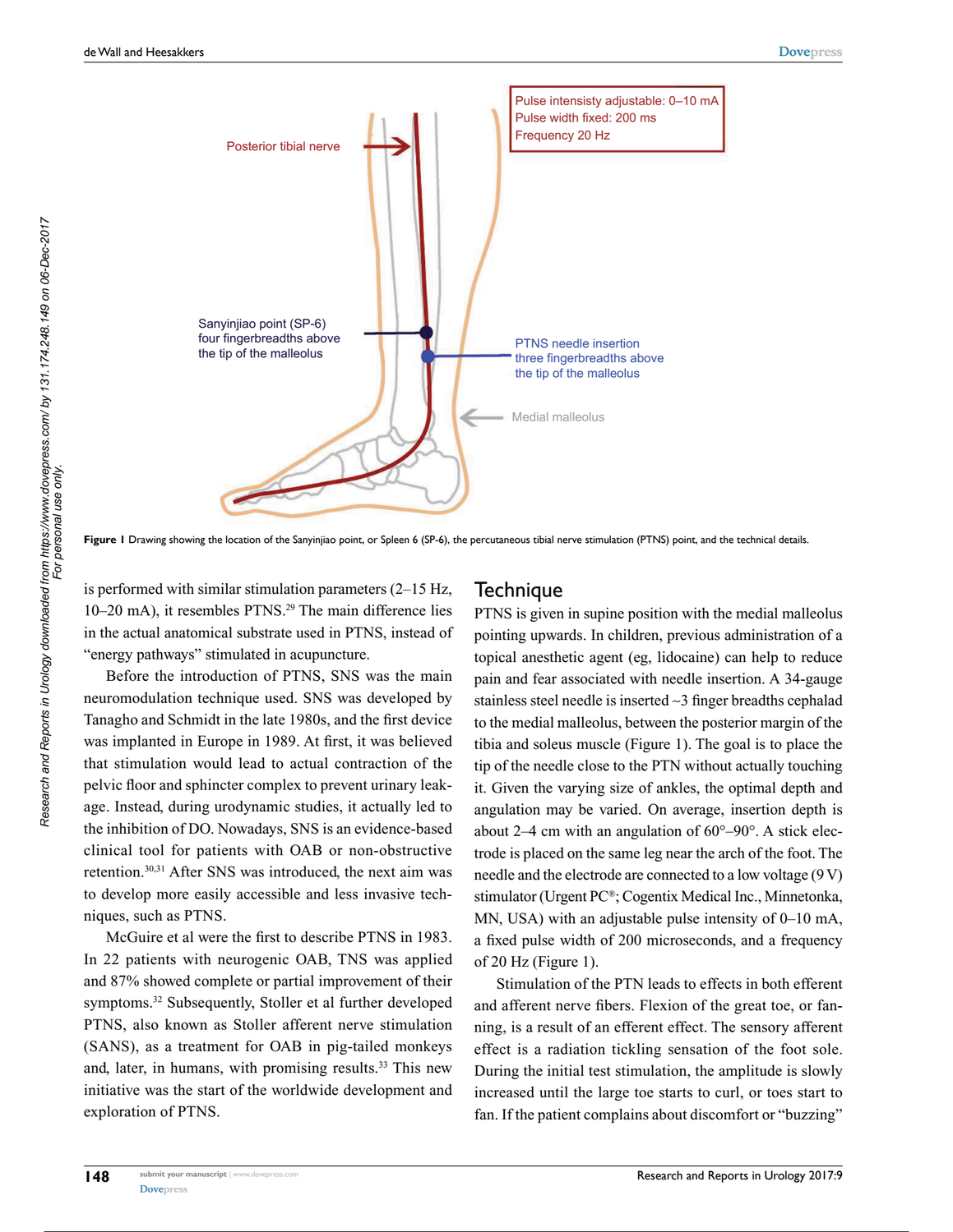immediately around the needle site, the needle may not be deep enough. In contrast, the needle may be too close to the PTN if the stimulation is extremely uncomfortable. Needle repositioning or reinsertion at the ipsilateral or contralateral ankle is advised. Once optimal position is assured, stimulation is applied at an intensity level well tolerated by the patient and can be increased or decreased during the treatment.<sup>34</sup>

Most treatment schedules consist of 12 outpatient consecutive treatment sessions lasting 30 minutes each, given  $1-3$  times per week.<sup>35,36</sup>

## Clinical results

Since its introduction, many clinical trials have used PTNS to treat either OAB or non-obstructive urinary retention. Outcomes in these studies are mainly based on frequency voiding charts (FVCs) and QoL questionnaires.<sup>34,37–39</sup> Overall subjective success, defined as improved QoL or willingness to continue treatment, was found in 56%–63%. Overall objective success with ≥50% decrease in urge or UUI and 25% reduction in daytime and/or nighttime frequency was found in 33%–71%.34,37–39

Urodynamics done to provide more objective data show conflicting results. PTNS performed in eight neurological patients as soon as DO was observed during cystometry failed to suppress detrusor contractions.<sup>40</sup> However, another study showed a significant increase in both the volume of the first involuntary DO and the mean CMC in 29 patients with multiple sclerosis stimulated with PTNS.<sup>41</sup> Studies examining pre- and posttreatment urodynamic data in non-neurogenic OAB also show contradictory results. Vandonick et al found complete suppression of DO in only a few cases, while others report elimination of DO in 76.9%.<sup>42,43</sup> Nevertheless, in both these studies, CMC increased significantly. Furthermore, patients without DO at baseline were 1.7 times more prone to respond to PTNS than those with urodynamic proven DO.<sup>42</sup>

Peters et al performed the pivotal study on PTNS. In a multicenter, double-blind randomized controlled trial (RCT) (SUmiT trial), 12 weeks of PTNS was compared to sham stimulation. This was the first study including a validated sham arm providing more information on the placebo effect. In total, 220 patients were included. Outcome parameters were improvement in global response assessment (GRA), frequency voiding charts (FVC) data, and QoL. The GRA is a self-reported 7-point scale measuring the individual perception of treatment changes. Success was defined as moderate or marked improvement in the GRA. Patients receiving PTNS showed 55% moderate or marked improvement compared

to 21% in the sham group. After 12 weeks, FVC parameters showed significant improvements in frequency, nocturia, voids with moderate/severe urgency, and UUI in the PTNS group compared to the sham group.<sup>36</sup> Finazzi-Agro et al performed another sham-controlled RCT with similar results.<sup>35</sup>

Interestingly, there is no standardized treatment regimen. Different protocols are described (3, 6, 8, 12 weeks) with the most objective data to be in favor of the 12-week regimen based on previously mentioned RCTs.<sup>35,36</sup> However, in the study of Peters et al weekly sessions were given compared to sessions 3 times a week in the study of Finazzi-Agro et al. Given the fact that both the studies show positive results, stimulation once a week seems to be effective and less timeconsuming. Shorter schedules are reported by Yoong et al who found an overall 67.5% positive response in 43 women who received a shortened 6-week PTNS treatment protocol with a 50% symptom reduction and a 25% improvement in QoL, which is broadly comparable to the conventional 12-week results.44 However, with the 6-week regimen, the median time to relapse was 3 weeks so the authors concluded that it was more cost-effective to provide 12 weekly sessions in newly diagnosed patients.

While most objective data published favor a 12-week protocol, shortened regimes might also be effective, but perhaps less sustainable. Until further data are published, treatment protocols remain mainly dependent on individual patient–physician preferences.

Relapse of symptoms after successful treatment is likely to occur after PTNS. In a study on 11 patients with a successful outcome of 12-week PTNS, an interval of 6 weeks without stimulation was introduced. After this interval, 7 of 11 (63%) experienced a  $\geq$ 50% worsening of their complaints, which returned to baseline after re-starting PTNS.<sup>45</sup>

Yoong et al<sup>44</sup> published the 2-year follow-up of 23 patients without deterioration of initially achieved results if a maintenance schedule of PTNS was given. Their study consisted of an open-door policy whereby patients could receive PTNS whenever they felt it necessary. A median of 8.42 treatments per year with a median length between the treatments of 64.3 days was given. Nocturnal frequency decreased with 57%. Daytime frequency and UUI episodes at 2 years were significantly lower than at pretreatment (6.6 vs 11.8 and 2.0 vs 3.5, respectively;  $p<0.05$ ) and comparable to those at 6 weeks. The median satisfaction score after 2 years of maintenance PTNS therapy was comparable to that recorded at 6 weeks (7.25/10 vs 9.6/10; *p*=0.25).44

Peters et al<sup>46</sup> followed 50 participants from the SUmiT Trial who met the primary effectiveness endpoint after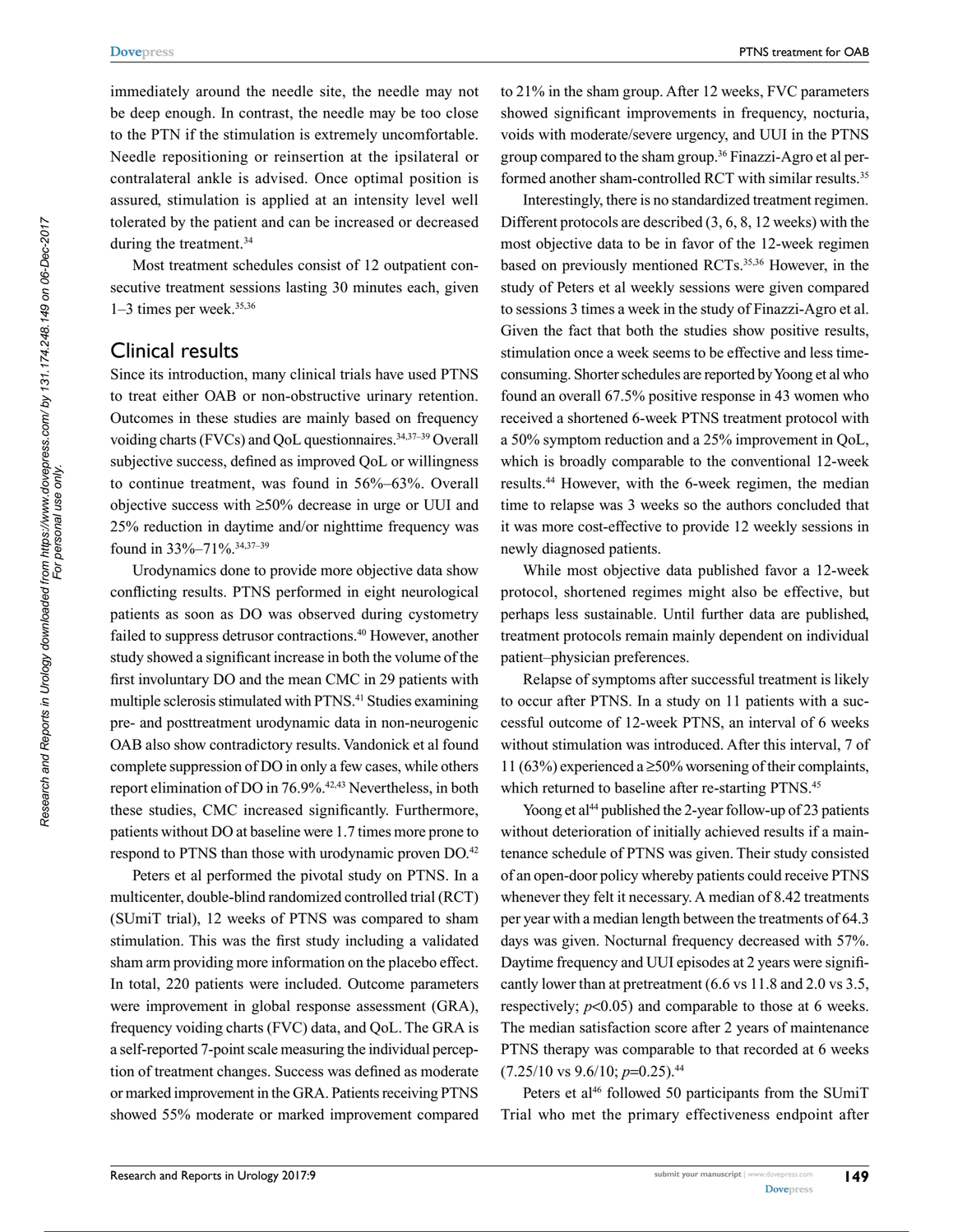12 weekly PTNS. These patients were prescribed a fixedschedule 14-week tapering protocol followed by a personal treatment. Of this group, 29 patients completed the 36-month protocol receiving a median of 1.1 treatments per month. At 3 years, 77% remained relapse free with 8.7 median voids per day (baseline 12.0) and 0.3 UUI episodes per day (baseline 3.3). QoL remained markedly improved from baseline through 3 years.<sup>46</sup> Other studies confirm sustainability with a maintenance schedule.47,48 Maintaining PTNS once every 2 or 3 weeks seems to be sufficient to sustain therapeutic effect in those patients who benefit from PTNS.

## Side effects

From the studies examined, it was found that PTNS has no serious adverse events. Side effects described in the literature are mild and mainly related to needle insertion, bruising  $(0.9\%)$ , discomfort  $(1.8\%)$ , and slight bleeding.<sup>34-36</sup>

#### PTNS compared to other treatments

Several studies aimed to establish the effectiveness of PTNS compared to other treatments (Table 1). Two RCTs compared PTNS versus tolterodine in patients with non-neurogenic OAB.49,50 UUI decreased significantly after 3 months in both the groups and QoL increased. However, in both the RCTs, no significant difference was seen between both the treatments regarding QoL, 24-hour voiding episodes and UUI. Fewer side effects were seen in the PTNS group.<sup>49,50</sup> Other antimuscarinics compared to PTNS yielded similar outcomes.14,51 A large Cochrane review compared seven trials with various types of peripheral neuromodulation (intravaginal ES, PTNS/SANS, and transcutaneous nerve stimulation) to antimuscarinics. Subjective improvement rates were observed in favor of ES. In 54%, no improvement was seen with antimuscarinics versus 33% with ES (risk ratio 0.64, 95% CI 1.15–2.34). However, this was significant only for PTNS (risk ratio 2.21, 95% CI 1.13–4.33) and was not supported by significant changes in voiding parameter or QoL. The authors concluded that antimuscarinics were a well-established therapy for OAB, and limited evidence from small trials might suggest ES to be a better option in patients refractory to antimuscarinics.<sup>52</sup>

A subsequent Cochrane review compared ES with nonimplantable electrodes for OAB to no treatment or other available treatments. They included 63 studies and found moderate-quality evidence indicating that ES was better for the perception of improvement of OAB symptoms than pelvic muscle floor training (PMFT) (risk ratio [RR] 1.60, 95% CI 1.19–2.14), drug treatment (RR 1.20, 95% CI 1.04–1.38) and placebo or sham treatment (RR 2.26, 95% CI 1.85–2.77). The authors concluded that ES has better results than PMFT. Low evidence suggested participants receiving ES plus PMFT, compared to PMFT training alone were more likely to report improvement in UUI (RR 2.82, 95% CI 1.44–5.52). They concluded that ES shows promising results compared to no treatment, placebo/sham treatment, PMFT, and drug treatment and that adding ES to other treatments might be beneficial.<sup>53</sup>

Sancaktar et al<sup>54</sup> also studied PTNS as part of a multimodal treatment*.* They compared antimuscarinics with or without PTNS in 40 women with OAB. Frequency decreased from 12.8±1.3 at baseline to 6.4±0.6 in the antimuscarinics group and 12.2±1.2 to 4.5±0 in the antimuscarinics/PTNS group (*p*<0.05). Urgency, UUI, and QoL improved in both the groups but was significantly better if multimodal treatment was given.<sup>54</sup> In a study by Karademir et al, the combination of PTNS and oxybutinine led to an overall response of 83.2% compared to 61.6% response rate with PTNS alone; however, this difference was not significant  $(p=0.24)$ .<sup>55</sup> Other studies were also unable to confirm the additional effects of antimuscarinics with PTNS.56

Patients with OAB, especially when refractory to first-line treatments, pose a therapeutic challenge. Efficacy of antimuscarinics may be limited by their intolerable side effects and/or inadequate response. Furthermore, a high number of patients discontinue antimuscarinics on the long term. One study showed that the adherence rates for tolterodine and oxybutinine after 12 months were 9% and 6%, respectively.<sup>57</sup> PTNS might be a good alternative treatment. Other options include SNS or *Botox*. However, to our knowledge, no RCT has compared these second-line treatments.

# Prognostic factors for PTNS

Few data are available on the prognostic factors for PTNS. Urodynamic studies in patients with OAB receiving PTNS suggest better treatment outcome in those patients without actual DO.42 In a study of 132 patients, numerous clinical parameters were evaluated and most of them could not reveal any prognostic value.<sup>58</sup> Even a history of sexual and/ or physical abuse did not alter PTNS treatment outcome. The only factor that seemed to show any influence was a low total score at baseline in the SF-36 general QoL questionnaire. This proved to be predictive for not obtaining objective or subjective success. Patients with a low SF-36 Mental Component Summary were especially prone to fail. These patients also scored worse on disease-specific QoL questionnaires, despite that they had no difference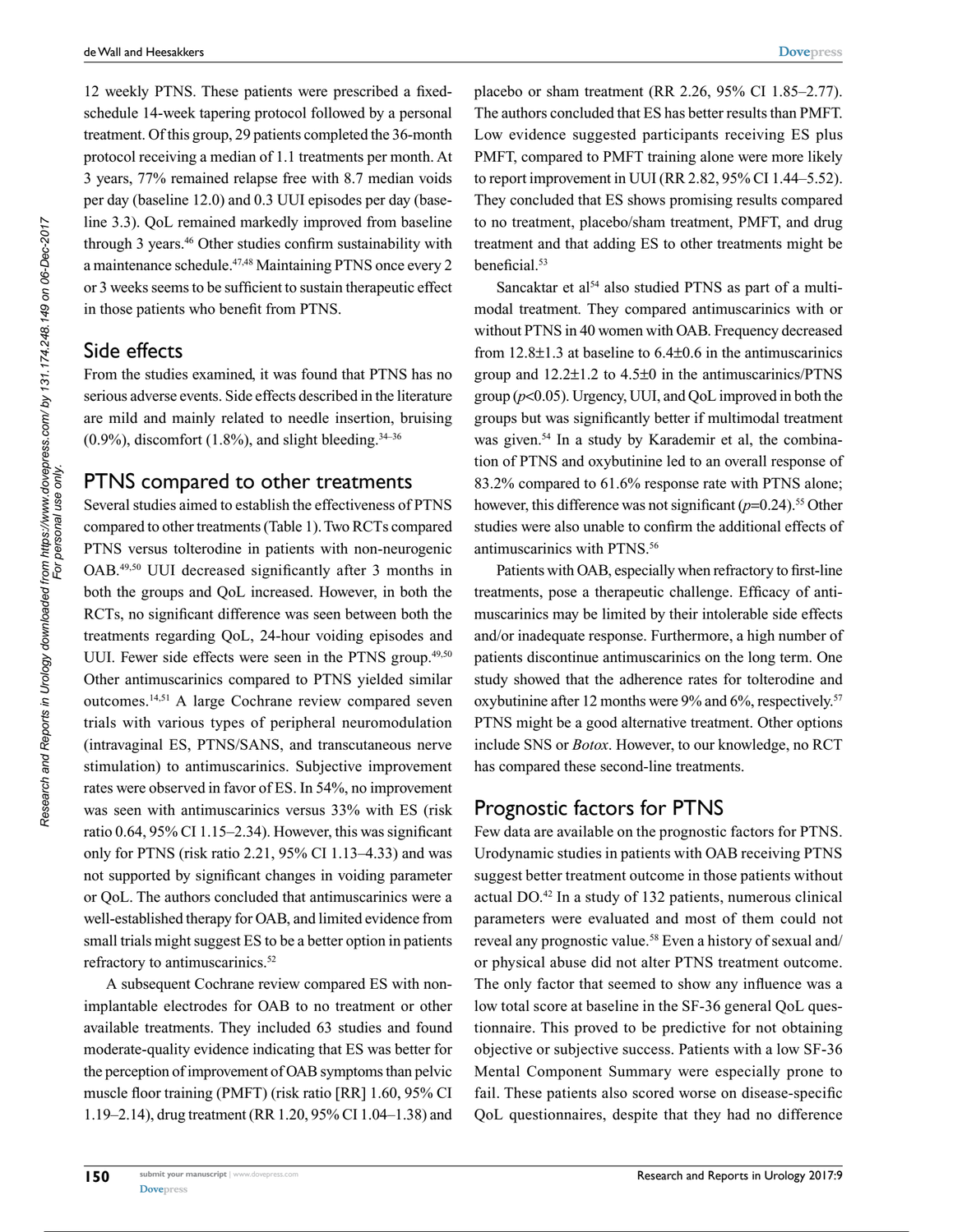|                                             |                                                      | Table I Overview of trials comparing PTNS to other treatments                                                                                      |                                                                                                                                                                                     |                                                                                                                                                                                                                                                                                                   |                                                                                                                                                                                                                                                                                                                                                                                                                                                          |
|---------------------------------------------|------------------------------------------------------|----------------------------------------------------------------------------------------------------------------------------------------------------|-------------------------------------------------------------------------------------------------------------------------------------------------------------------------------------|---------------------------------------------------------------------------------------------------------------------------------------------------------------------------------------------------------------------------------------------------------------------------------------------------|----------------------------------------------------------------------------------------------------------------------------------------------------------------------------------------------------------------------------------------------------------------------------------------------------------------------------------------------------------------------------------------------------------------------------------------------------------|
| Reference                                   | Type of study,<br>participants<br>number of<br>(pts) | Intervention (I),<br>comparison (C)                                                                                                                | Outcome quality of life<br>(QoL)                                                                                                                                                    | Outcome voiding parameters                                                                                                                                                                                                                                                                        | Conclusion of the authors                                                                                                                                                                                                                                                                                                                                                                                                                                |
| Preyer et al <sup>49</sup>                  | RCT, 36 pts                                          | I: Weekly PTNS, 3 months<br>C: Tolterodine 2 mg bid, 3<br>months                                                                                   | Baseline 5.1 (1.2-10) to 1.9<br>Baseline 5.7 (1.5-10) to 2.7<br>$(0-8.5)$ at 3 months<br>Visual analog scale<br>Visual analog scale<br>$(0-8)$ at 3 months<br>p<0.0001<br>$p=0.002$ | $11.3 \pm 3.0$ to $10.4 \pm 4.1$ , $p=0.47$<br>$11.3 \pm 3.5$ to 9.1 $\pm$ 3.6, p=0.10<br>24-h voiding episodes from<br>24-h voiding episodes from<br>UUI 24-h from 1.5 (0-12)<br>UUI 24-h from 2 (0-12)<br>to 0 (0-6), p=0.04<br>$1(0-5)$ , $p=0.02$                                             | differences between treatments. Fewer side effects were<br>PTNS and tolterodine both effectively reduce UUI and<br>improve QoL in patients with OAB but 24-h voiding<br>frequency did not change. There were no significant<br>seen in the PTNS group                                                                                                                                                                                                    |
| Peters et al <sup>50</sup>                  | RCT, 100 pts                                         | C: Tolterodine ER 4 mg daily,<br>I: Weekly PTNS, 3 months<br>3 months                                                                              | Global response assessment<br>Global response assessment<br>improvement, 79.5%<br>improvement, 54.8%<br>reporting cure or<br>reporting cure or                                      | Improvement in UUI, voiding episodes,<br>Improvement in UUI, voiding episodes,<br>urgency, CMC in 71%-80%<br>urgency, CMC in 73%-76%                                                                                                                                                              | No significant difference concerning voiding parameters<br>Subjective improvement of OAB symptoms in both the<br>between the groups. Fewer side effects in the PTNS<br>groups but more favorable for PTNS ( $p=0.01$ )<br>group                                                                                                                                                                                                                          |
| Manriquez<br>et al <sup>14</sup>            | RCT, 70 pts                                          | C: Oxybutynin ERIO mg daily,<br>I: Transcutaneous TNS twice<br>a week, 3 months<br>3 months                                                        | OAB-q improvement in all<br>OAB-q improvement in all<br>domains $p < 0.001$<br>domains $p < 0.02$                                                                                   | 28 (11–55) to 20.5 (9–44), $p=0.0011$<br>Median 3-day UUI episodes from 5<br>24 (12-48) to 18 (11-54), p=0.0035<br>Median 3-day UUI episodes from 4<br>Median 3-day voiding episodes<br>Median 3-day voiding episodes<br>$(0-22)$ to 0 $(0-27)$ , $p=0.005$<br>$(0-24)$ to 0 $(0-30)$ , $p=0.001$ | frequency and UUI episodes compared to pre-treatment<br>both groups after therapy, with a higher improvement<br>transcutaneous TNS. The other domains 1/3 showed<br>in sub domain 2 of the QoL questionnaire in favor of<br>There was a similar improvement in QoL scores in<br>In both the groups, significant reduction of voiding<br>values. No significant differences between the two<br>similar improvement in both groups<br>intervention groups. |
| Scaldazza et al <sup>51</sup><br>Vecchioli- | RCT, 40 pts<br>Crossover                             | mg once a day for 40 days<br>a week for 6 weeks after<br>followed by PTNS twice<br>Group A: Solifenacin 5<br>Group B: vice versa<br>washout period | significantly in both group A<br>QoL measured by several<br>questionnaires improved<br>and B                                                                                        | 24-h voiding episodes pre-post PTNS in<br>24-h voiding episodes pre-post<br>Solifenacin in both group A/B<br>UUI episodes median 4-1.5<br>JUI episodes median 4-3<br>CMC median 120-158<br>CMC median 110-160<br>both groups A/B<br>Median 12-8.5<br>Median 12-10                                 | Both Solifenacin and PTNS are effective treatments for<br>OAB with a reduction in 24-h voiding episodes, UUI,<br>increase in cystometric bladder capacity, and QoL                                                                                                                                                                                                                                                                                       |
|                                             |                                                      |                                                                                                                                                    |                                                                                                                                                                                     |                                                                                                                                                                                                                                                                                                   | (Continued)                                                                                                                                                                                                                                                                                                                                                                                                                                              |

Research and Reports in Urology downloaded from https://www.dovepress.com/ by 131.174.248.149 on 06-Dec-2017<br>For personal use only. Research and Reports in Urology downloaded from https://www.dovepress.com/ by 131.174.248.149 on 06-Dec-2017 For personal use only.

**151**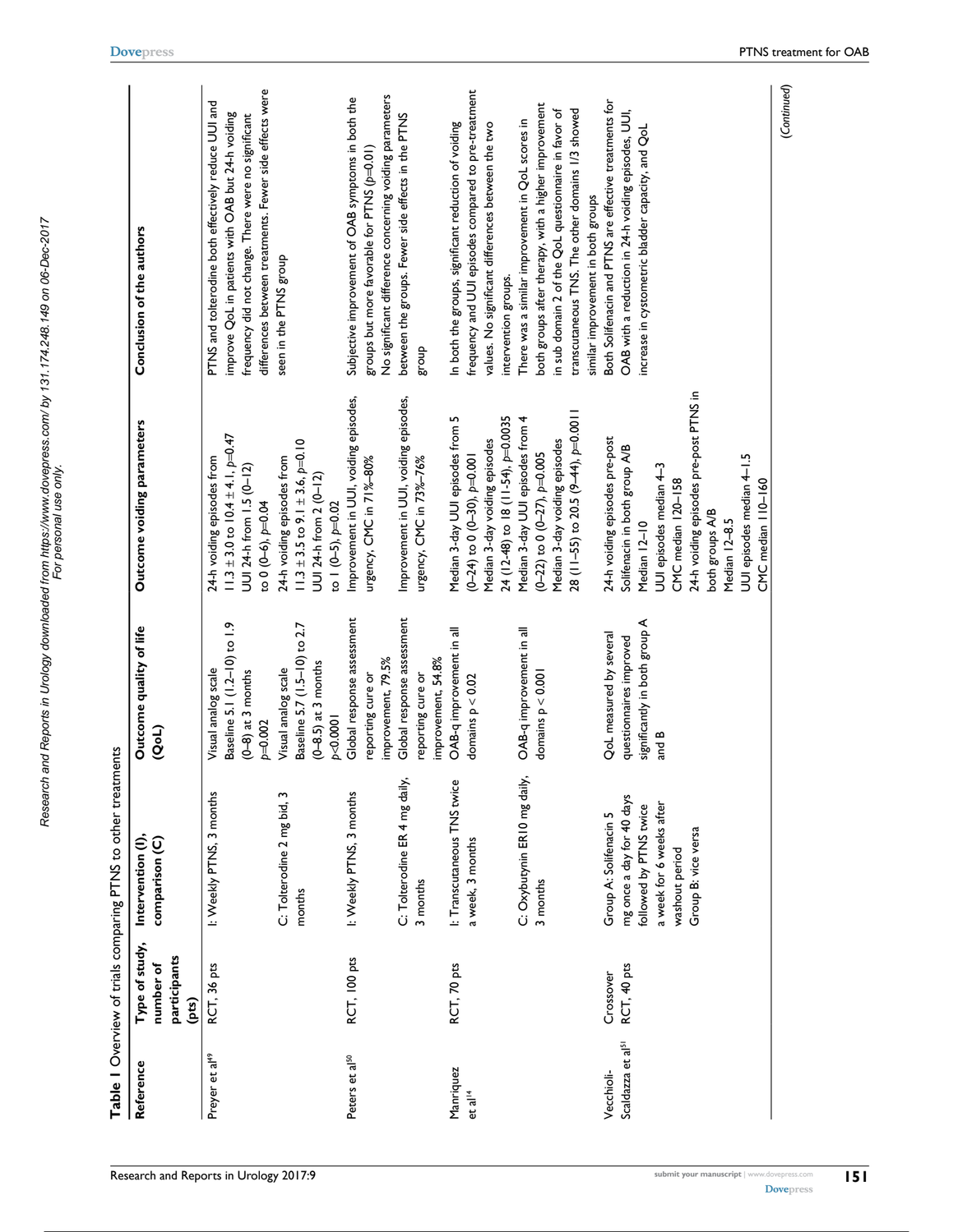| Table I (Continued)              |                                                               |                                                                                                                                                                       |                                                                                                                                                                                                                           |                                                                                                                                                                                                                                                           |                                                                                                                                                                                                                                                                                           |
|----------------------------------|---------------------------------------------------------------|-----------------------------------------------------------------------------------------------------------------------------------------------------------------------|---------------------------------------------------------------------------------------------------------------------------------------------------------------------------------------------------------------------------|-----------------------------------------------------------------------------------------------------------------------------------------------------------------------------------------------------------------------------------------------------------|-------------------------------------------------------------------------------------------------------------------------------------------------------------------------------------------------------------------------------------------------------------------------------------------|
| Reference                        | Type of study,<br>participants<br>number of<br>$(\text{pts})$ | Intervention (I),<br>comparison (C)                                                                                                                                   | Outcome quality of life<br>(QoL)                                                                                                                                                                                          | Outcome voiding parameters                                                                                                                                                                                                                                | Conclusion of the authors                                                                                                                                                                                                                                                                 |
| Sancaktar<br>et al <sup>54</sup> | RCT, 40 pts                                                   | C: Tolterodine 4 mg daily, 3<br>+ weekly PTNS (SANS), 3<br>: Tolterodine 4 mg daily<br>months<br>months                                                               | scores $18.1 \pm$ to $11.2 \pm 2.7$<br>QoL measured by IIQ-7<br>QoL measured by IIQ-7<br>$19 \pm 2.0$ to $9.0 \pm 0.8$<br>scores                                                                                          | Frequency $12.8 \pm 1.3$ to $6.4 \pm 0.6$<br>Frequency $12.2 \pm 1.2$ to $4.5 \pm 0$<br>Urgency $12.4 \pm 0.9$ to $5.7 \pm 0.6$<br>Urgency $12.7 \pm 1.1$ to $7.6 \pm 0.9$<br>UUI 22.8 $\pm$ 2.4 to 12.3 $\pm$ 0.8<br>UUI 22.4 $\pm$ 2.8 to 6.4 $\pm$ 0.5 | significantly in both the groups. The combined therapy<br>frequency, urgency, and UUI episodes. QoL improved<br>Both the treatment modalities resulted in a decline in<br>eads to better clinical outcomes                                                                                |
| Karademir<br>et al <sup>55</sup> | RCT, 43 pts                                                   | C: weekly PTNS (SANS), 2<br>+ weekly PTNS (SANS), 2<br>I: Oxybutynin 5 mg daily<br>months<br>months                                                                   | Not measured                                                                                                                                                                                                              | Partial response or complete Response<br>Partial response or complete Response<br>Frequency 44.2%<br>Frequency 36.7%<br><b>Urgency 46.1%</b><br>Urgency 61.1%<br>UUI 70.2%<br>UUI 89.1%<br>rate in %:<br>rate in %:                                       | frequency, urgency, and UUI. No significant difference<br>Both the treatment modalities resulted in a decline in<br>between both the treatment modalities                                                                                                                                 |
| Souto et al <sup>56</sup>        | RCT, 75 pts                                                   | Cl: oxybutynin 10 mg daily,<br>l: Transcutaneous TNS 2x<br>week + oxybutynin 10 mg<br>C2: Transcutaneous TNS<br>twice a week, 3 months<br>daily, 3 months<br>3 months | $(1 - 15)$ to 5.9 $(1 - 1)$<br>$11.8$ (8-16) to 4.6 (0-10)<br>Bother symptom score*<br>Bother symptom score*<br>Bother symptom score*<br>$11(7-16)$ to 2.9 (0-5)<br>QoL measured by<br>QoL measured by<br>QoL measured by | 24-h frequency 11.2-7 times<br>24-h frequency 11-7.9 times<br>baseline to end 100%-31%<br>baseline to end 95%-19%<br>baseline to end 94%-11%<br>Patients with UU in %<br>Patients with UU in %<br>Patients with UU in %<br>Frequency 12.7-8               | No significant difference was found between the groups<br>concerning voiding parameters, but concerning QoL<br>multi-modal treatment was significantly better than<br>All the treatment modalities resulted in significant<br>improvement of OAB symptoms and QoL.<br>monotherapy, p=0.02 |
|                                  | Note: *Bother symptom score 0 (none)-10 (worst).              | quality of life questionnaire; OAB, overactive bladder; IIQ-7, incontinence impact questionnaire; SANS, Stoller afferent nerve stimulation.                           |                                                                                                                                                                                                                           |                                                                                                                                                                                                                                                           | Abbreviations: RCT, randomized controlled trial; ER, extended release; UUI, urge urinary incontinence; PTNS, percutaneous tibial nerve stimulation; CMC, cystometric capacity; TNS, tibial nerve stimulation; OAB-q, self-repo                                                            |

Research and Reports in Urology downloaded from https://www.dovepress.com/ by 131.174.248.149 on 06-Dec-2017 For personal use only.

Research and Reports in Urology downloaded from https://www.dovepress.com/ by 131.174.248.149 on 06-Dec-2017<br>For personal use only.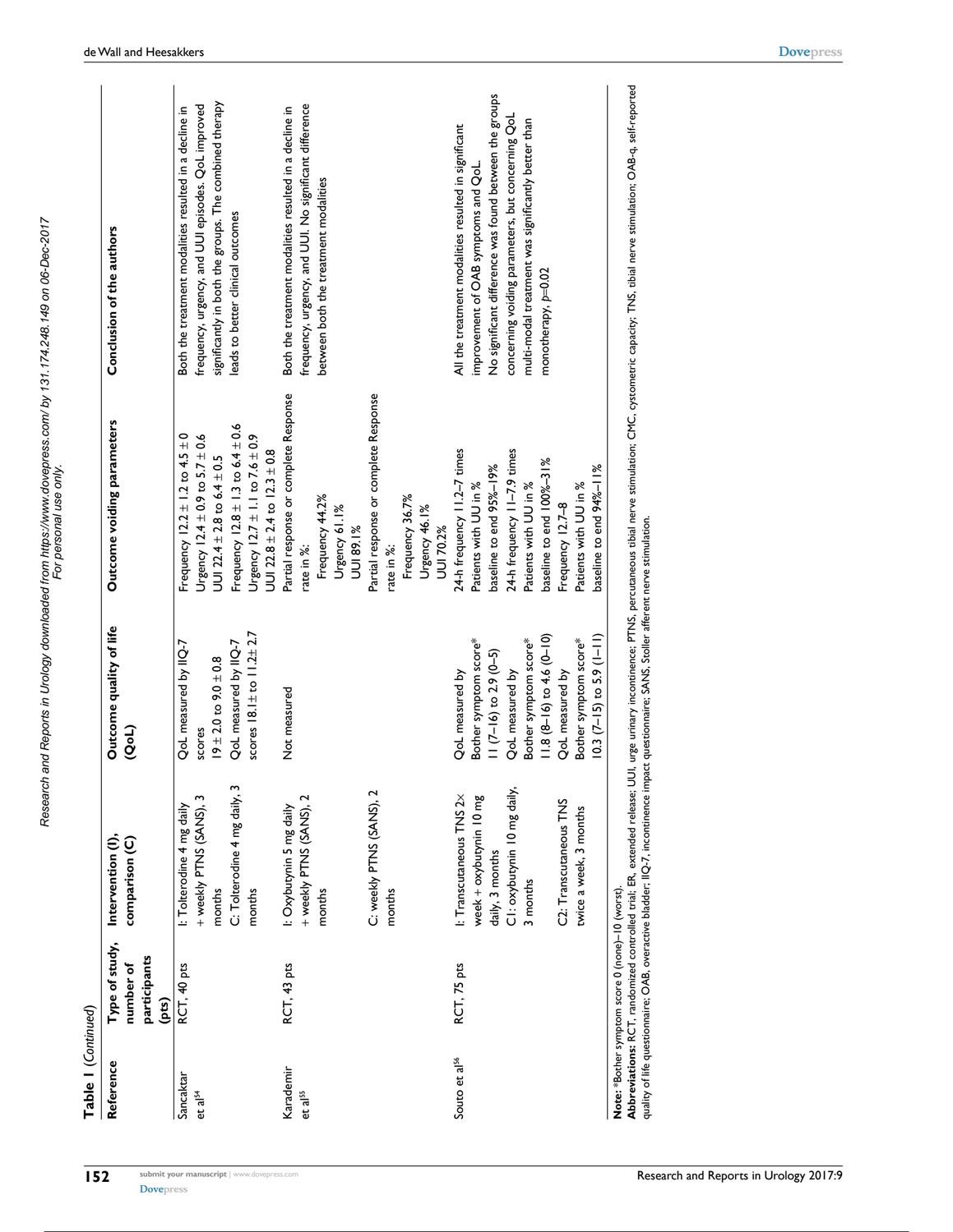in disease severity compared to patients with good mental health.<sup>58</sup>

Therefore, mental health questionnaires might be helpful as an additional tool to select optimal candidates for PTNS.

#### Patient perspectives

Some studies evaluated actual patient preferences concerning treatment options for refractory OAB.59,60 A best-worst scaling, together with surveys with different individual attributes, was used to assess the preferences of 245 patients from the USA and the UK. Most patients (98.8%) were willing to try at least one of the different treatments. On a scale from 0% to 100%, the mean percentage likelihoods of trying SNS, Botox, and PTNS were 45%, 43%, and 62%, respectively. The main attributes in general considered important in decision-making were "lasting improvement," "minimal side effects," and "send signals to the brain." Worst-rated attributes were "be willing to catheterize" and "complications of implant." However, preferences for the attributes differed mainly based on which treatment patients preferred; for example, patients preferring PTNS favored the attributes "needle insertion in the ankle" and "multiple visits required" more than patients favoring SNS.<sup>59,60</sup>

Thus, incorporation of a decision tool addressing these attributes might help patients to increase compliance, treatment effect, and satisfaction.

## Cost-effectiveness

Patient with refractory OAB remain a therapeutic challenge, and the effectiveness of second-line treatment options should be weighed against their costs. An economic model comparing SNS with Botox was developed using a probabilistic Markov analytic model in Dutch patients with refractory OAB. Different modeling scenarios were used. The 5-year costs were  $\in$  25,780 for SNS and  $\in$  19,353 for Botox, leading to  $\epsilon$  6,428 additional costs per patient for SNS. SNS became cost-effective (incremental cost-effectiveness ratio [ICER] <40,000) from the third yearly treatment of Botox onward if given under general anesthesia.<sup>61</sup> A comparable study conducted in Italy calculated the 10-year costs for SNS at  $\in$  32,975 versus  $\in$  33,309 for Botox, with cumulative quality-adjusted life years (QALYs) of 7.52 and 6.93, respectively. It was concluded that the relatively higher initial costs of early SNS can be offset by the favorable long-term outcomes.<sup>62</sup> Staskin et al<sup>63</sup> compared the costs of different treatment modalities for OAB in the USA. PTNS was the least costly (\$4,999 for a 3-year treatment), followed by Botox  $(\$7,651)$  and SNS  $(\$26,269)$  for the same treatment period.<sup>63</sup> Martinson et al also concluded that PTNS had substantially

lower costs compared to SNS in the USA. Furthermore, an additional 1% of patients would remain on therapy at 2 years if SNS was used rather than PTNS, but average additional costs per patient would be  $> $500,000.^{64}$  Despite variation between countries PTNS appears not to be cost-effective as a primary treatment option compared to antimuscarinics but might be a good alternative in therapy refractory patients. However, on the long term, SNS might be more cost-effective considering the necessity of repeated clinical visits for PTNS.

# Implantable PTNS

While maintenance therapy seems necessary to sustain therapeutic effect, soon after its clinical introduction, it was realized that repeated visits would finally lead to a logistic problem. Besides overfull clinics, the travel burden for patients would be high and PTNS treatment-on-demand would be impossible. Transcutaneous stimulation was tried with surface electrodes, but results indicate that it might be less effective because of the impendence of the skin.<sup>65</sup> A new promising development came with the introduction of an implantable stimulator near the ankle. Van der Pal et al<sup>66</sup> were the first to study the subcutaneous implant Urgent-SQ (Uroplasty, Inc, Minnetonka, MN, USA) in 8 patients with refractory OAB. The Urgent-SQ was surgically implanted ~5 cm above the medial malleolus near the PTN, without actually exposing it. During the procedure, the implant was activated to confirm the correct position. Motor and sensory responses were evaluated postoperatively at day 10 and after 3–6–12 months. The primary objective was ≥50% reduction in the number of UUI and/or voids on bladder diary. At 3, 6, and 12 months, 5, 6, and 4 patients, respectively, met the primary objective. At 3- and 6-month follow-up, voiding and QoL parameters had significantly improved in these patients; at 12 months, it remained stable compared to 6 months. UTI temporary walking difficulties and spontaneous radiating sensations were reported as adverse events, and there was no local infection, erosion, or dislocation. As in studies concerning sacral stimulation, not all patients who respond well to PTNS have similar results with implantable devices. For example, in one patient, the implant was removed after 12 months because of technical failure. During the procedure, the implant was activated which did not result in a motor response. The device was examined but results not mentioned.<sup>66</sup>

Janssen et al<sup>67</sup> published the long-term efficacy and safety of these patients in an open-label study. The 7 patients with the implant still in situ were contacted after 9 years and evaluated with an interview, physical examination, ankle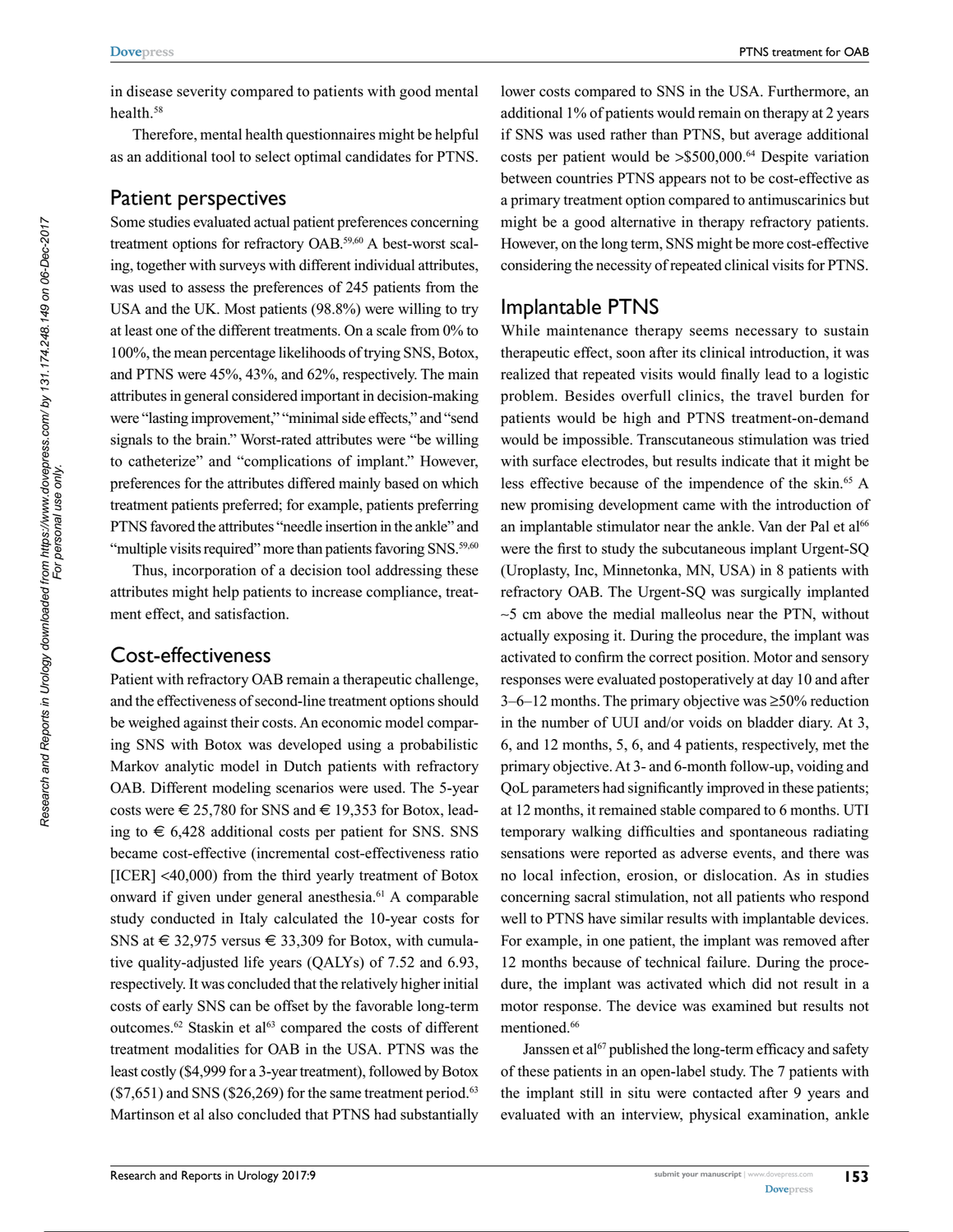**[Dovepress](www.dovepress.com)**

X-ray, FVC, questionnaires addressing adverse events, performance, efficacy, safety, and QoL. Results showed that 6 of the 7 patients still had sensory and locomotor responses on stimulation at 9-year follow-up. Also, 3 patients, who had a successful treatment response at 1 year, still used the device. The implants were intact without migration and/or displacement; 2 patients experienced minor discomfort. The conclusion was that, after 9 years, the Urgent-SQ implant was a safe device and well tolerated.<sup>67</sup>

Results of a new tibial implanted device (BlueWind Medical, Herzliya, Israel) have recently been published.<sup>68</sup> The installation procedure resembled that of the Urgent-SQ. For the 15 patients in whom the device was implanted, a significant improvement was seen in both frequency and UUI. At 3-months follow-up, a significant change was seen in 24-hour voiding frequency from a mean 11.8 (SD 3.5) to 8.1 (SD 2.0) per day (*p*=0.002). The number of severe UUI episodes decreased from 2.8 (SD 5.2) to 0.3 (SD 0.4) episodes a day (*p*=0.017). After implantation, 3 patients had prolonged antibiotic treatment and 3 patients needed prolonged pain treatment for 1 week. In 1 patient, the device was explanted due to pain and swelling suspicious for infection, although tissue cultures did not reveal a bacterial infection.<sup>68</sup>

Implantable devices are well tolerated and safe without long-term complications. Although pilot studies show promising results, more research is necessary to establish further therapeutic value.

# PTNS in children

OAB is also common in the pediatric population aged 6–16 years. If standard treatment options (eg, urotherapy, PMFT, and antimuscarinics) fail, PTNS might be a good option. De Genarro et al<sup>69</sup> found that PTNS was well tolerated in 23 children (4–17 years) with refractory lower urinary tract symptoms (LUTS). In 71%, symptoms improved and low scores on the visual analog scale for pain were noted, which decreased even further during the 12-week treatment period.<sup>69</sup>

Several sham-controlled studies have been conducted using (mainly) transcutaneous stimulation. In a double-blind RCT, 20 children with refractory OAB were given either transcutaneous TNS or sham treatment for 12 consecutive weeks. Pre- and post-urodynamic parameters were compared, and UUI were noted and scored with a range of 0–13 (from good to poor). Clinical results were defined as poor (≤3-point decrease), medium (3–5-point decrease), good (6–8-point decrease), and very good (final score of  $0-3$ ). In the PTNS group, very good results were seen in 45% compared to 66% in the sham group, and poor results in 45% versus 33%, respectively.

Urodynamic parameters revealed significant improvement of volume voided during urgency (184–265 mL), maximum CMC (215–274 mL), and volume at onset of first DO (48–174 mL). The authors stated that, even though urodynamic data show improvement, subjective data remain the same and the placebo effect plays an important role.<sup>70</sup> In a study by Hagstroem et al parasacral stimulation was compared with sham treatment. After 4 weeks of intervention, 61% reported a decrease in incontinence severity versus only 2% in the sham group. However, no differences were seen in maximal and average voided volumes or urodynamic data.<sup>71,72</sup> Another group studied the additional effect of parasacral stimulation in patients receiving urotherapy;73 62 children with OAB were randomized either to urotherapy alone or combined with parasacral stimulation. In the standard group, 46% were completely dry versus 67% in the combined group; this was not significant. Furthermore, no differences were seen between both the groups concerning FVC parameters. The authors concluded that parasacral stimulation had no additional effect.<sup>73</sup>

Long-term outcome seems to be good in children treated with PTNS. In 44 children with LUTS, the cure rate after 1 year was 41% if being treated for OAB and 71% if being treated for dysfunctional voiding both defined according to the International Children's Continence Society,<sup>1</sup> which remained stable after 2 years. Maintenance treatment was necessary in 29% of children with dysfunctional voiding and in 50% of children with OAB.74

Only one study compared PTNS versus parasacral stimulation and found a higher complete resolution of symptoms in the parasacral group versus the PTNS group (71% vs 9%) without significant differences in scores of urgency and UUI. However, because this was not an RCT, the data have to be interpreted with caution.<sup>13</sup>

Transcutaneous/percutaneous stimulation seems feasible in children with refractory LUTS. However, more trials with larger groups are necessary to determine the actual subjective and objective effect, while current data show conflicting results.

# Potential limitations

Because this review has a non-systematic design, there are some limitations. Although a comprehensive search was made to include eligible articles, some potential articles could have been missed. Especially relevant non-English language studies might not have been included. Also, no methodological assessment or data extraction was done to detect heterogeneity or publication bias. Therefore, our conclusion needs to be interpreted with caution.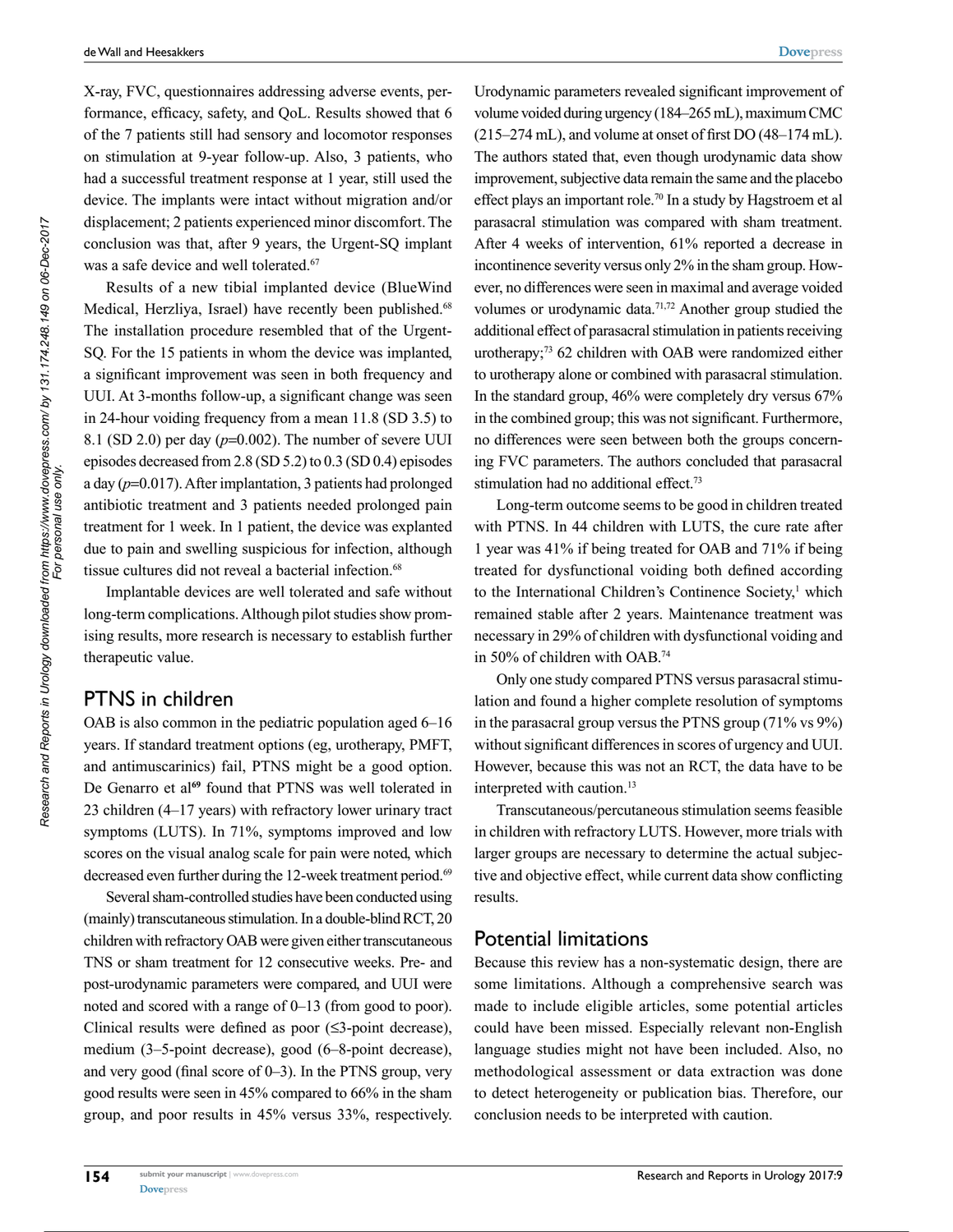# **Conclusion**

PTNS can indeed modulate the voiding and storage function of the bladder leading to an overall subjective improvement of symptoms in about 60% of the patients and 47%–56% improvement of FVC parameters with sustainable outcome on the long run. The placebo effect (subjective improvement measured by patients who actually received sham treatment) is about 21% and may be even higher in children. This might be explained by the regular visits, peer-grouping, and/or the weekly attention paid to their problem by the caregivers. PTNS seems not to be cost-effective as a primary treatment compared to antimuscarinics, but is a good treatment option in refractory OAB or when antimuscarinics are not tolerated. Although PTNS is minimally invasive and not costly, it is time consuming. Therefore, new techniques with implants are being explored and show initially promising results.

# **Disclosure**

Dr Heesakkers received grants and personal fees from Bluewind. The authors report no other conflicts of interest in this work.

# **References**

- 1. Austin PF, Bauer SB, Bower W, et al. The standardization of terminology of lower urinary tract function in children and adolescents: update report from the standardization committee of the International Children's Continence Society. *Neurourol Urodyn.* 2016;35(4):471–481.
- 2. Haylen BT, de Ridder D, Freeman RM, et al. An International Urogynecological Association (IUGA)/International Continence Society (ICS) joint report on the terminology for female pelvic floor dysfunction. *Neurourol Urodyn.* 2010;29(1):4–20.
- 3. Milsom I, Coyne KS, Nicholson S, Kvasz M, Chen CI, Wein AJ. Global prevalence and economic burden of urgency urinary incontinence: a systematic review. *Eur Urol.* 2014;65(1):79–95.
- 4. Coyne KS, Wein A, Nicholson S, Kvasz M, Chen CI, Milsom I. Comorbidities and personal burden of urgency urinary incontinence: a systematic review. *Int J Clin Pract.* 2013;67(10):1015–1033.
- 5. Coyne KS, Kvasz M, Ireland AM, Milsom I, Kopp ZS, Chapple CR. Urinary incontinence and its relationship to mental health and healthrelated quality of life in men and women in Sweden, the United Kingdom, and the United States. *Eur Urol.* 2012;61(1):88–95.
- 6. Bartoli S, Aguzzi G, Tarricone R. Impact on quality of life of urinary incontinence and overactive bladder: a systematic literature review. *Urology.* 2010;75(3):491–500.
- 7. Zorn BH, Montgomery H, Pieper K, Gray M, Steers WD. Urinary incontinence and depression. *J Urol.* 1999;162(1):82–84.
- 8. Bower WF. Self-reported effect of childhood incontinence on quality of life. *J Wound Ostomy Continence Nurs.* 2008;35(6):617–621.
- 9. Natale N, Kuhn S, Siemer S, Stockle M, von Gontard A. Quality of life and self-esteem for children with urinary urge incontinence and voiding postponement. *J Urol.* 2009;182(2):692–698.
- 10. Sampaio AS, Fraga LG, Salomao BA, et al. Are lower urinary tract symptoms in children associated with urinary symptoms in their mothers? *J Pediatr Urol.* 2017;13(3):e1–269.e6.
- 11. de Groat WC, Yoshimura N. Anatomy and physiology of the lower urinary tract. *Handb Clin Neurol.* 2015;130:61–108.
- 12. de Groat WC, Griffiths D, Yoshimura N. Neural control of the lower urinary tract. *Compr Physiol.* 2015;5(1):327–396.
- 13. Barroso U Jr, Viterbo W, Bittencourt J, Farias T, Lordelo P. Posterior tibial nerve stimulation vs parasacral transcutaneous neuromodulation for overactive bladder in children. *J Urol.* 2013;190(2):673–677.
- 14. Manriquez V, Guzman R, Naser M, et al. Transcutaneous posterior tibial nerve stimulation versus extended release oxybutynin in overactive bladder patients. A prospective randomized trial. *Eur J Obstet Gynecol Reprod Biol.* 2016;196:6–10.
- 15. Schreiner L, dos Santos TG, Knorst MR, da Silva Filho IG. Randomized trial of transcutaneous tibial nerve stimulation to treat urge urinary incontinence in older women. *Int Urogynecol J.* 2010;21(9): 1065–1070.
- 16. Bower WF, Moore KH, Adams RD, Shepherd R. A urodynamic study of surface neuromodulation versus sham in detrusor instability and sensory urgency. *J Urol.* 1998;160(6 Pt 1):2133–2136.
- 17. Fowler CJ, Griffiths D, de Groat WC. The neural control of micturition. *Nat Rev Neurosci.* 2008;9(6):453–466.
- 18. Ferroni MC, Slater RC, Shen B, et al. Role of the brain stem in tibial inhibition of the micturition reflex in cats. *Am J Physiol Renal Physiol.*  2015;309(3):F242–F250.
- 19. Fall M, Lindstrom S. Electrical stimulation. A physiologic approach to the treatment of urinary incontinence. *Urol Clin North Am.* 1991;18(2):393–407.
- 20. Liao KK, Chen JT, Lai KL, et al. Effect of sacral neuromodulation on the spinal nociceptive reflex of patients with idiopathic overactive bladder. *Neuromodulation.* 2008;11(1):50–55.
- 21. Bandari J, Bansal U, Zhang Z, et al. Neurotransmitter mechanisms underlying sacral neuromodulation of bladder overactivity in cats. *Neuromodulation.* 2017;20(1):81–87.
- 22. Lyon TD, Ferroni MC, Kadow BT, et al. Pudendal but not tibial nerve stimulation inhibits bladder contractions induced by stimulation of pontine micturition center in cats. *Am J Physiol Regul Integr Comp Physiol.* 2016;310(4):R366–R374.
- 23. Tai C, Larson JA, Ogagan PD, et al. Differential role of opioid receptors in tibial nerve inhibition of nociceptive and nonnociceptive bladder reflexes in cats. *Am J Physiol Renal Physiol.* 2012;302(9):F1090–F1097.
- 24. Li X, Liao L, Chen G, Wang Z, Deng H. Involvement of opioid receptors in inhibition of bladder overactivity induced by sacral neuromodulation in pigs: a possible action mechanism. *Neurourol Urodyn.* 2016:1–7.
- 25. Blok BF, Groen J, Bosch JL, Veltman DJ, Lammertsma AA. Different brain effects during chronic and acute sacral neuromodulation in urge incontinent patients with implanted neurostimulators. *BJU Int.*  2006;98(6):1238–1243.
- 26. Braun PM, Baezner H, Seif C, et al. Alterations of cortical electrical activity in patients with sacral neuromodulator. *Eur Urol.*  2002;41(5):562–566; discussion 566–567.
- 27. Finazzi-Agro E, Rocchi C, Pachatz C, et al. Percutaneous tibial nerve stimulation produces effects on brain activity: study on the modifications of the long latency somatosensory evoked potentials. *Neurourol Urodyn.* 2009;28(4):320–324.
- 28. Stux G. General standards in acupuncture treatment of chronic pain. *Schmerz.* 1997;11(2):126–127.
- 29. Minni B, Capozza N, Creti G, De Gennaro M, Caione P, Bischko J. Bladder instability and enuresis treated by acupuncture and electrotherapeutics: early urodynamic observations. *Acupunct Electrother Res.* 1990;15(1):19–25.
- 30. van Voskuilen AC, Oerlemans DJ, Weil EH, de Bie RA, van Kerrebroeck PE. Long term results of neuromodulation by sacral nerve stimulation for lower urinary tract symptoms: a retrospective single center study. *Eur Urol.* 2006;49(2):366–372.
- 31. van Kerrebroeck PE, van Voskuilen AC, Heesakkers JP, et al. Results of sacral neuromodulation therapy for urinary voiding dysfunction: outcomes of a prospective, worldwide clinical study. *J Urol.* 2007;178(5): 2029–2034.
- 32. McGuire EJ, Zhang SC, Horwinski ER, Lytton B. Treatment of motor and sensory detrusor instability by electrical stimulation. *J Urol.*  1983;129(1):78–79.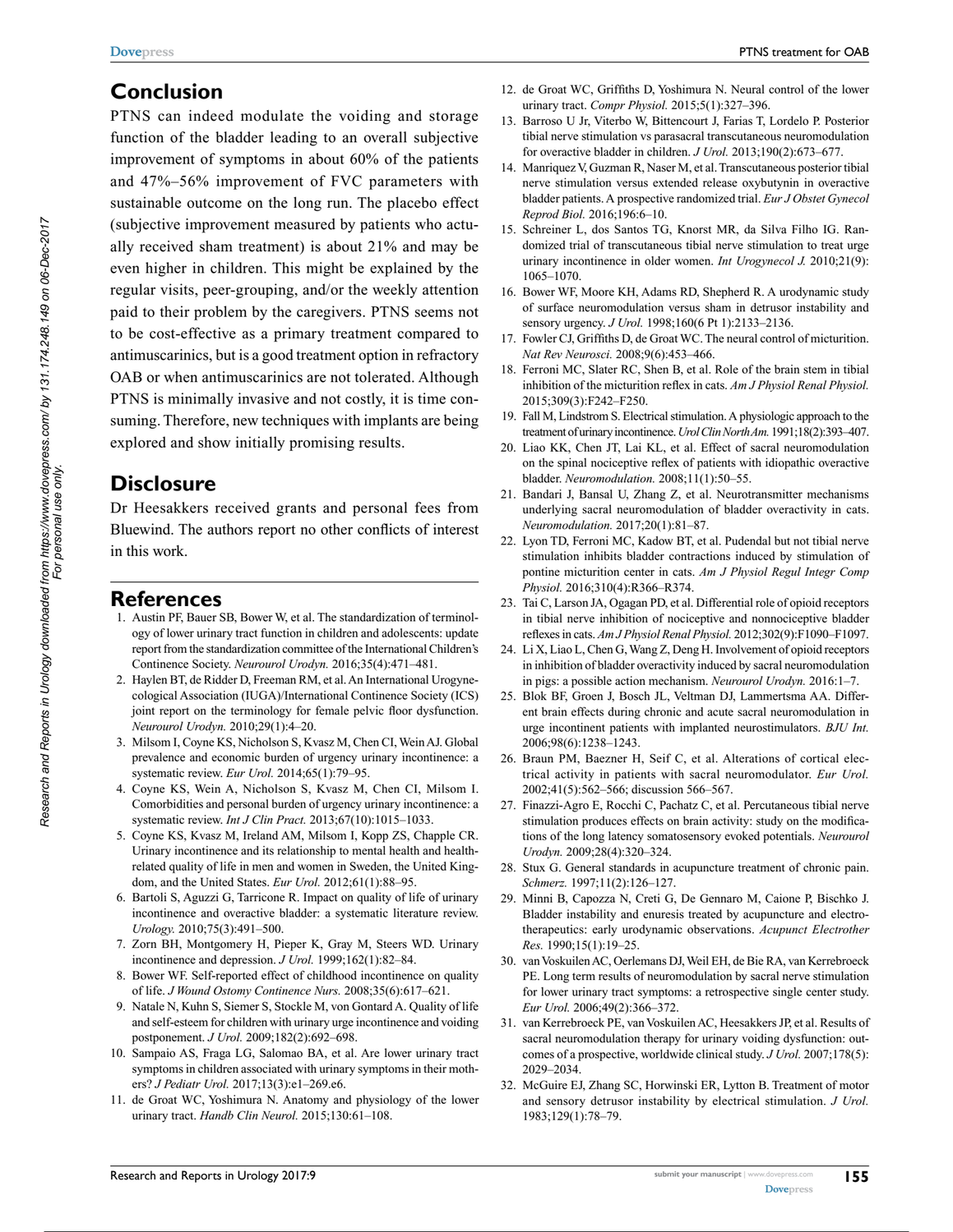- 33. Stoller ML, Copeland S, Millard RJ, Murnaghan GF. The efficacy of acupuncture in reversing the unstable bladder in pig-tailed monkeys. *J Urol.* 1987;137(4):A104–A104.
- 34. Govier FE, Litwiller S, Nitti V, Kreder KJ Jr, Rosenblatt P. Percutaneous afferent neuromodulation for the refractory overactive bladder: results of a multicenter study. *J Urol.* 2001;165(4):1193–1198.
- 35. Finazzi-Agro E, Petta F, Sciobica F, Pasqualetti P, Musco S, Bove P. Percutaneous tibial nerve stimulation effects on detrusor overactivity incontinence are not due to a placebo effect: a randomized, double-blind, placebo controlled trial. *J Urol.* 2010;184(5):2001–2006.
- 36. Peters KM, Carrico DJ, Perez-Marrero RA, et al. Randomized trial of percutaneous tibial nerve stimulation versus Sham efficacy in the treatment of overactive bladder syndrome: results from the SUmiT trial. *J Urol.* 2010;183(4):1438–1443.
- 37. van Balken MR, Vandoninck V, Gisolf KW, et al. Posterior tibial nerve stimulation as neuromodulative treatment of lower urinary tract dysfunction. *J Urol.* 2001;166(3):914–918.
- 38. Vandoninck V, Van Balken MR, Finazzi Agro E, et al. Posterior tibial nerve stimulation in the treatment of urge incontinence. *Neurourol Urodyn.* 2003;22(1):17–23.
- 39. van der Pal F, van Balken MR, Heesakkers JP, Debruyne FM, Kiemeney LA, Bemelmans BL. Correlation between quality of life and voiding variables in patients treated with percutaneous tibial nerve stimulation. *BJU Int.* 2006;97(1):113–116.
- 40. Fjorback MV, van Rey FS, van der Pal F, Rijkhoff NJ, Petersen T, Heesakkers JP. Acute urodynamic effects of posterior tibial nerve stimulation on neurogenic detrusor overactivity in patients with MS. *Eur Urol.*  2007;51(2):464–470; discussion 471–462.
- 41. Kabay SC, Yucel M, Kabay S. Acute effect of posterior tibial nerve stimulation on neurogenic detrusor overactivity in patients with multiple sclerosis: urodynamic study. *Urology.* 2008;71(4):641–645.
- 42. Vandoninck V, van Balken MR, Finazzi Agro E, et al. Percutaneous tibial nerve stimulation in the treatment of overactive bladder: urodynamic data. *Neurourol Urodyn.* 2003;22(3):227–232.
- 43. Klingler HC, Pycha A, Schmidbauer J, Marberger M. Use of peripheral neuromodulation of the S3 region for treatment of detrusor overactivity: a urodynamic-based study. *Urology.* 2000;56(5):766–771.
- 44. Yoong W, Shah P, Dadswell R, Green L. Sustained effectiveness of percutaneous tibial nerve stimulation for overactive bladder syndrome: 2-year follow-up of positive responders. *Int Urogynecol J.* 2013;24(5): 795–799.
- 45. van der Pal F, van Balken MR, Heesakkers JP, Debruyne FM, Bemelmans BL. Percutaneous tibial nerve stimulation in the treatment of refractory overactive bladder syndrome: is maintenance treatment necessary? *BJU Int.* 2006;97(3):547–550.
- 46. Peters KM, Carrico DJ, Wooldridge LS, Miller CJ, MacDiarmid SA. Percutaneous tibial nerve stimulation for the long-term treatment of overactive bladder: 3-year results of the STEP study. *J Urol.* 2013;189(6):2194–2201.
- 47. Canbaz Kabay S, Kabay S, Mestan E, et al. Long term sustained therapeutic effects of percutaneous posterior tibial nerve stimulation treatment of neurogenic overactive bladder in multiple sclerosis patients: 12-months results. *Neurourol Urodyn.* 2017;36(1):104–110.
- 48. MacDiarmid SA, Peters KM, Shobeiri SA, et al. Long-term durability of percutaneous tibial nerve stimulation for the treatment of overactive bladder. *J Urol.* 2010;183(1):234–240.
- 49. Preyer O, Umek W, Laml T, et al. Percutaneous tibial nerve stimulation versus tolterodine for overactive bladder in women: a randomised controlled trial. *Eur J Obstet Gynecol Reprod Biol.* 2015;191:51–56.
- 50. Peters KM, Macdiarmid SA, Wooldridge LS, et al. Randomized trial of percutaneous tibial nerve stimulation versus extended-release tolterodine: results from the overactive bladder innovative therapy trial. *J Urol.* 2009;182(3):1055–1061.
- 51. Vecchioli-Scaldazza C, Morosetti C, Berouz A, Giannubilo W, Ferrara V. Solifenacin succinate versus percutaneous tibial nerve stimulation in women with overactive bladder syndrome: results of a randomized controlled crossover study. *Gynecol Obstet Invest.* 2013;75(4): 230–234.
- 52. Rai BP, Cody JD, Alhasso A, Stewart L. Anticholinergic drugs versus non-drug active therapies for non-neurogenic overactive bladder syndrome in adults. *Cochrane Database Syst Rev.* 2012;12:CD003193.
- 53. Stewart F, Gameiro LF, El Dib R, Gameiro MO, Kapoor A, Amaro JL. Electrical stimulation with non-implanted electrodes for overactive bladder in adults. *Cochrane Database Syst Rev.* 2016;12:CD010098.
- 54. Sancaktar M, Ceyhan ST, Akyol I, et al. The outcome of adding peripheral neuromodulation (Stoller afferent neuro-stimulation) to antimuscarinic therapy in women with severe overactive bladder. *Gynecol Endocrinol.* 2010;26(10):729–732.
- 55. Karademir K, Baykal K, Sen B, Senkul T, Iseri C, Erden D. A peripheric neuromodulation technique for curing detrusor overactivity: Stoller afferent neurostimulation. *Scand J Urol Nephrol.* 2005;39(3):230–233.
- 56. Souto SC, Reis LO, Palma T, Palma P, Denardi F. Prospective and randomized comparison of electrical stimulation of the posterior tibial nerve versus oxybutynin versus their combination for treatment of women with overactive bladder syndrome. *World J Urol.* 2014;32(1): 179–184.
- 57. Shaya FT, Blume S, Gu A, Zyczynski T, Jumadilova Z. Persistence with overactive bladder pharmacotherapy in a Medicaid population. *Am J Manag Care.* 2005;11(4 Suppl):S121–S129.
- 58. van Balken MR, Vergunst H, Bemelmans BL. Prognostic factors for successful percutaneous tibial nerve stimulation. *Eur Urol.*  2006;49(2):360–365.
- 59. Beusterien K, Kennelly MJ, Bridges JF, Amos K, Williams MJ, Vasavada S. Use of best-worst scaling to assess patient perceptions of treatments for refractory overactive bladder. *Neurourol Urodyn.* 2016;35(8): 1028–1033.
- 60. Hashim H, Beusterien K, Bridges JF, Amos K, Cardozo L. Patient preferences for treating refractory overactive bladder in the UK. *Int Urol Nephrol.* 2015;47(10):1619–1627.
- 61. Leong RK, de Wachter SG, Joore MA, van Kerrebroeck PE. Costeffectiveness analysis of sacral neuromodulation and botulinum toxin A treatment for patients with idiopathic overactive bladder. *BJU Int.*  2011;108(4):558–564.
- 62. Bertapelle MP, Vottero M, Popolo GD, et al. Sacral neuromodulation and botulinum toxin A for refractory idiopathic overactive bladder: a cost-utility analysis in the perspective of Italian Healthcare System. *World J Urol.* 2015;33(8):1109–1117.
- 63. Staskin DR, Peters KM, MacDiarmid S, Shore N, de Groat WC. Percutaneous tibial nerve stimulation: a clinically and cost effective addition to the overactive bladder algorithm of care. *Curr Urol Rep.*  2012;13(5):327–334.
- 64. Martinson M, MacDiarmid S, Black E. Cost of neuromodulation therapies for overactive bladder: percutaneous tibial nerve stimulation versus sacral nerve stimulation. *J Urol.* 2013;189(1):210–216.
- 65. Andrews BJ, Reynard JM. Transcutaneous posterior tibial nerve stimulation for treatment of detrusor hyperreflexia in spinal cord injury. *J Urol.*  2003;170(3):926.
- 66. van der Pal F, van Balken MR, Heesakkers JP, Debruyne FM, Bemelmans BL. Implant-driven tibial nerve stimulation in the treatment of refractory overactive bladder syndrome: 12-month follow-up. *Neuromodulation.* 2006;9(2):163–171.
- 67. Janssen DA, Farag F, Heesakkers JP. Urgent-SQ implant in treatment of overactive bladder syndrome: 9-year follow-up study. *Neurourol Urodyn.* 2013;32(5):472–475.
- 68. van Breda HM, Martens FM, Tromp J, Heesakkers JP. A new implanted posterior tibial nerve stimulator for the treatment of overactive bladder syndrome: 3-month results of a novel therapy at a single center. *J Urol.*  2017;198(1):205–210.
- 69. De Gennaro M, Capitanucci ML, Mastracci P, Silveri M, Gatti C, Mosiello G. Percutaneous tibial nerve neuromodulation is well tolerated in children and effective for treating refractory vesical dysfunction. *J Urol.* 2004;171(5):1911–1913.
- 70. Boudaoud N, Binet A, Line A, et al. Management of refractory overactive bladder in children by transcutaneous posterior tibial nerve stimulation: a controlled study. *J Pediatr Urol.* 2015;11(3):138 e131–138 e110.